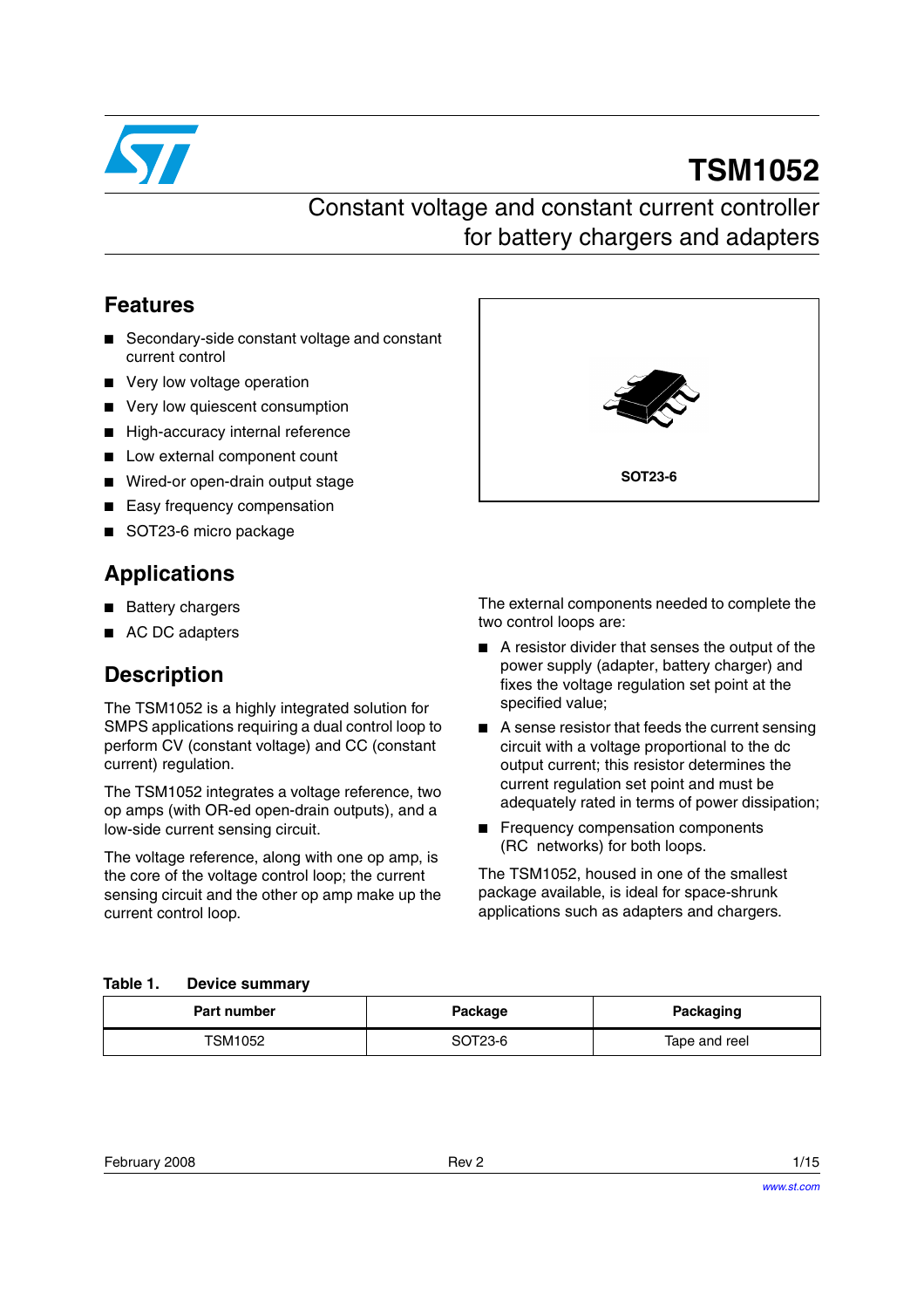# **Contents**

| 1              |     |       |
|----------------|-----|-------|
|                | 1.1 |       |
|                | 1.2 |       |
|                | 1.3 |       |
|                | 1.4 |       |
|                | 1.5 |       |
| $\overline{2}$ |     |       |
| 3              |     |       |
| 4              |     |       |
|                | 4.1 |       |
|                | 4.2 |       |
|                |     | 4.2.1 |
|                |     | 4.2.2 |
|                | 4.3 |       |
|                | 4.4 |       |
| 5              |     |       |
| 6              |     |       |

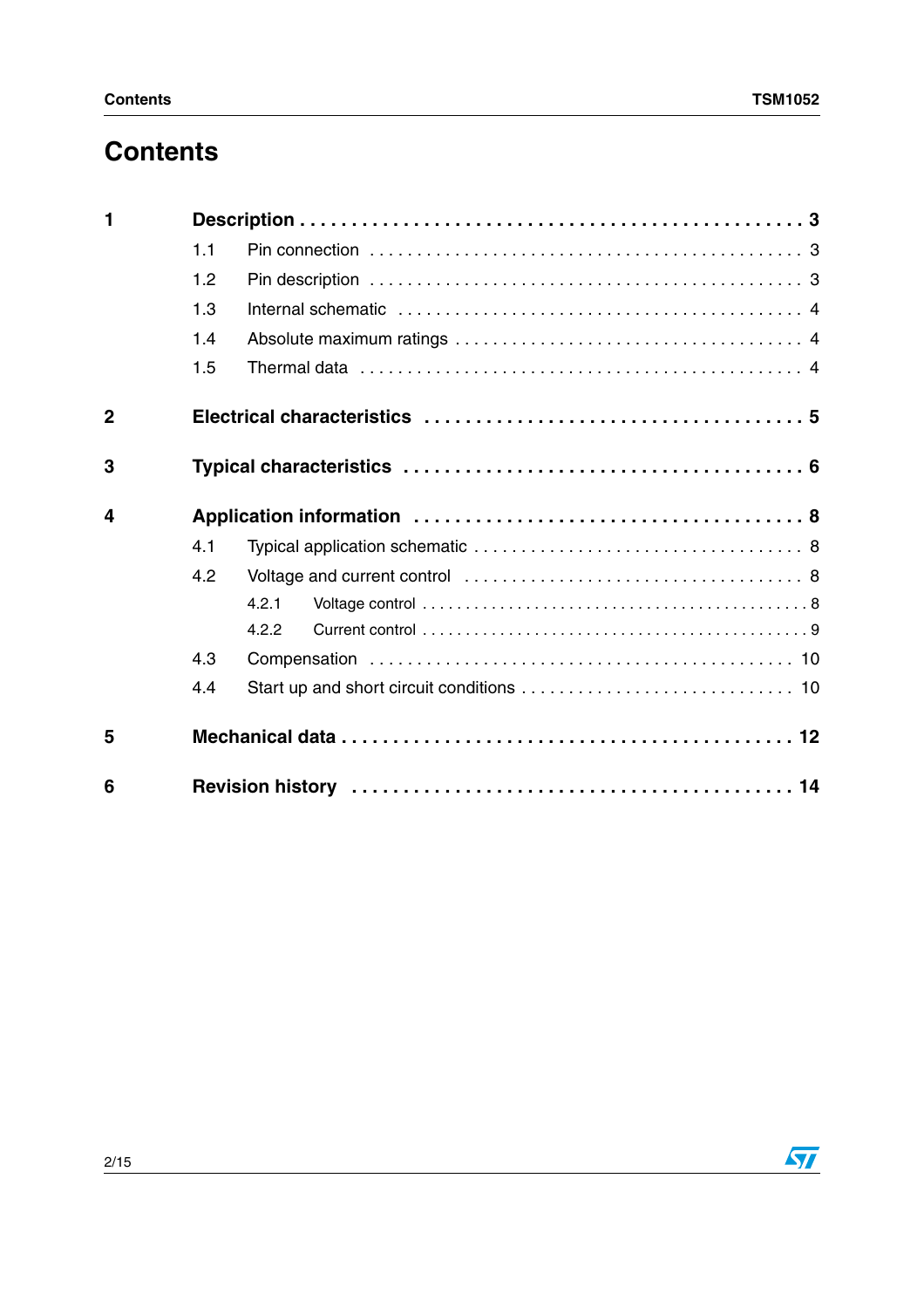# <span id="page-2-0"></span>**1 Description**

#### <span id="page-2-1"></span>**1.1 Pin connection**





# <span id="page-2-2"></span>**1.2 Pin description**

#### **Table 2. Pin description**

| N. | <b>Name</b>        | <b>Function</b>                                                                                                                                                                                                                                            |
|----|--------------------|------------------------------------------------------------------------------------------------------------------------------------------------------------------------------------------------------------------------------------------------------------|
|    | $V_{\text{ctrl}}$  | Inverting input of the voltage loop op amp. The pin will be tied to the mid-point<br>of a resistor divider that senses the output voltage.                                                                                                                 |
| 2  | <b>GND</b>         | Ground. Return of the bias current of the device, 0 V reference for all<br>voltages. The pin should be tied as close to the ground output terminal of the<br>converter as possible to minimize load current effect on the voltage regulation<br>set point. |
| 3  | <b>OUT</b>         | Common open-drain output of the two internal op amps. The pin, able to sink<br>current only, will be connected to the branch of the optocoupler's photodiode<br>to transmit the error signal to the primary side.                                          |
| 4  | $I_{\rm ctr1}$     | Non-inverting input of the current loop op amp. It will be tied directly to the hot<br>(negative) end of the current sense resistor                                                                                                                        |
| 5  | $V_{\text{sense}}$ | Inverting input of the current loop op amp. The pin will be tied to the cold end<br>of the current sense resistor through a decoupling resistor.                                                                                                           |
| 6  | Vcc                | Supply Voltage of the device. A small bypass capacitor $(0.1 \mu F$ typ.) to GND,<br>located as close to IC's pins as possible, might be useful to get a clean<br>supply voltage.                                                                          |

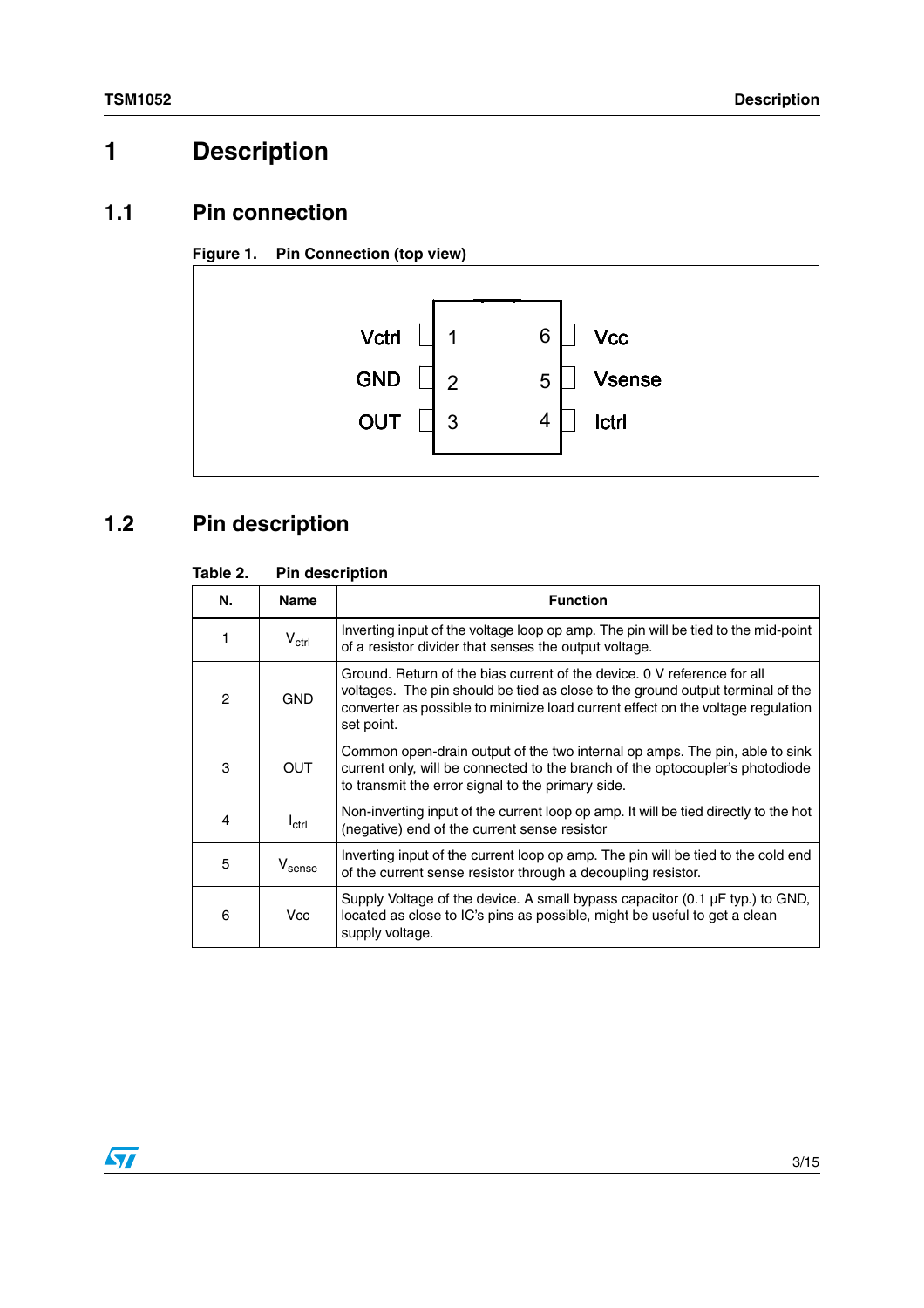### <span id="page-3-0"></span>**1.3 Internal schematic**

#### **Figure 2. Internal schematic**



### <span id="page-3-1"></span>**1.4 Absolute maximum ratings**

#### **Table 3. Absolute maximum ratings**

| Symbol           | <b>Pin</b> | <b>Parameter</b>   | <b>Value</b>     | Unit |
|------------------|------------|--------------------|------------------|------|
| $V_{\rm CC}$     | 6          | DC supply voltage  | -0.3 to 20       |      |
| ν <sub>ουτ</sub> | 3          | Open-drain voltage | -0.3 to $V_{CC}$ |      |
| Ιουτ             | 3          | Max sink current   | 100              | mА   |
|                  | 1, 4, 5    | Analog inputs      | $-0.3$ to 3.3    |      |

### <span id="page-3-2"></span>**1.5 Thermal data**

#### **Table 4. Thermal data**

| Symbol                      | <b>Parameter</b>                        | Value        | Unit |
|-----------------------------|-----------------------------------------|--------------|------|
| $R_{thJA}$                  | Thermal resistance, junction-to-ambient | 250          | °C/W |
| $\mathsf{T}_{\mathsf{OP}}$  | Junction temperature operating range    | $-10$ to 85  |      |
| Tj <sub>max</sub>           | Maximum junction temperature            | 150          | °C   |
| $\mathsf{T}_{\textsf{STG}}$ | Storage temperature                     | $-55$ to 150 |      |

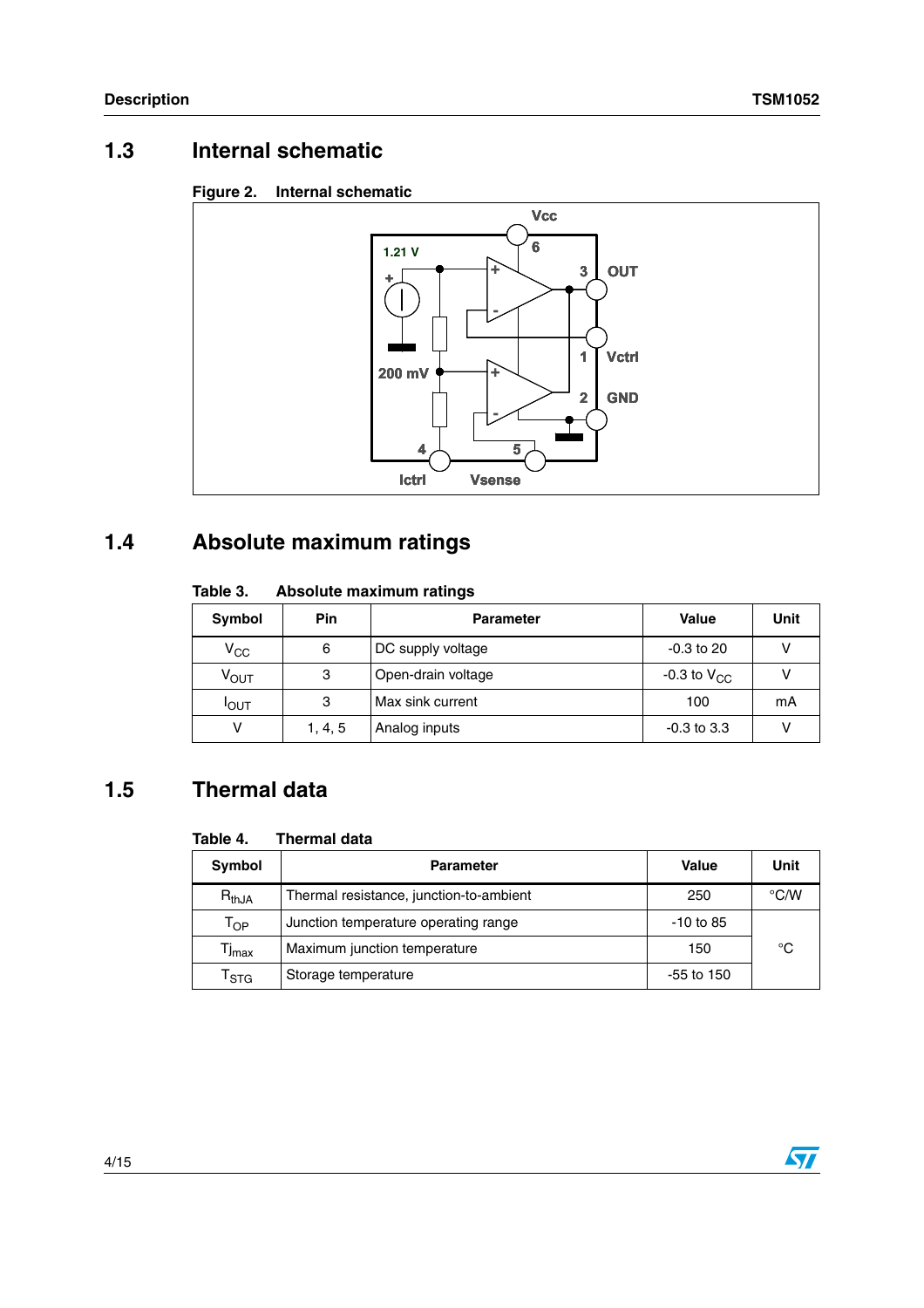### <span id="page-4-0"></span>**2 Electrical characteristics**

 $T_J$  = 25 °C and  $V_{CC}$  = 5 V, unless otherwise specified

| Table 5. |  | <b>Electrical characteristics</b> |
|----------|--|-----------------------------------|
|----------|--|-----------------------------------|

| Symbol              | <b>Parameter</b>                               | <b>Test conditions</b> | Min   | <b>Typ</b>     | <b>Max</b> | <b>Unit</b> |  |
|---------------------|------------------------------------------------|------------------------|-------|----------------|------------|-------------|--|
|                     | <b>Device supply</b>                           |                        |       |                |            |             |  |
| $V_{CC}$            | Voltage operating range                        |                        | 1.7   |                | 18         | V           |  |
|                     | Quiescent current                              |                        |       | 150            |            |             |  |
| $I_{\rm CC}$        | $(lctr) = Vsense = Vctr = 0,$<br>$OUT = open)$ | (1)                    |       |                | 300        | μA          |  |
|                     | Voltage control loop op amp                    |                        |       |                |            |             |  |
| $Gm_v$              | Transconductance                               |                        | 1     | 3.5            |            | S           |  |
|                     | (sink current only) $(2)$                      | (1)                    |       | 2.5            |            |             |  |
| Vref                | Voltage reference <sup>(3)</sup>               |                        | 1.198 | 1.21           | 1.222      | $\vee$      |  |
|                     |                                                | (1)                    | 1.186 |                | 1.234      |             |  |
| Ibias               |                                                |                        |       | 50             |            | nA          |  |
|                     | Inverting input bias current                   | (1)                    |       | 100            |            |             |  |
|                     | <b>Current control loop</b>                    |                        |       |                |            |             |  |
|                     | Transconductance                               |                        | 1.5   | $\overline{7}$ |            | S           |  |
| $Gm_i$              | (sink current only) $(4)$                      | (1)                    |       |                |            |             |  |
|                     | Current loop reference (5)                     |                        | 196   | 200            | 204        | mV          |  |
| Vsense              | $\mathcal{Q}$ I(lout) = 1 mA                   | (1)                    | 192   |                | 208        |             |  |
| <b>Ibias</b>        | Non-inverting input source current @           |                        |       | 20             |            |             |  |
|                     | $V(lctr) = -200$ mV                            | (1)                    |       | 40             |            | μA          |  |
| <b>Output stage</b> |                                                |                        |       |                |            |             |  |
|                     |                                                |                        |       | 100            |            | mV          |  |
| VOUTIOW             | Low output level @ 2 mA sink current           | (1)                    |       |                | 200        |             |  |

1. Specification referred to -10 °C <  $T_A$  < 85 °C

2. If the voltage on Vctrl (the negative input of the amplifier) is higher than the positive amplifier input (Vref = 1.21 V), and it is increased by 1mV, the sinking current at the output OUT will be increased by 3.5 mA.

3. The internal Voltage Reference is set at 1.21 V (bandgap reference). The voltage control loop precision<br>takes into account the cumulative effects of the internal voltage reference deviation as well as the input<br>offset v bandgap, and trimmed to 0.5% accuracy at room temperature.

4. When the positive input at Ictrl is lower than -200 mV, and the voltage is decreased by 1mV, the sinking current at the output Out will be increased by 7 mA.

5. The internal current sense threshold is set at -200 mV. The current control loop precision takes into<br>account the cumulative effects of the internal voltage reference deviation as well as the input offset voltage<br>of the

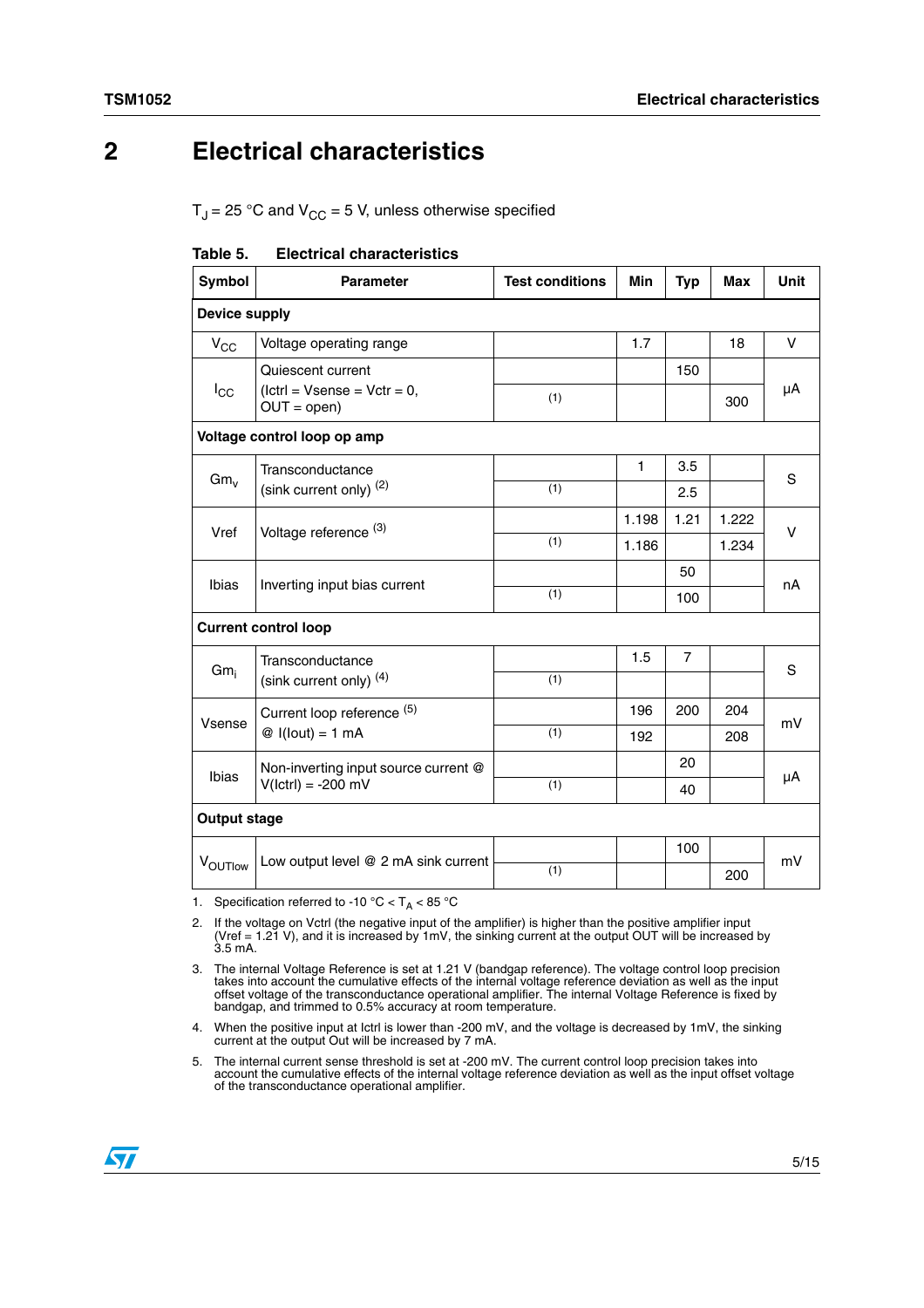# <span id="page-5-0"></span>**3 Typical characteristics**











Figure 6. I<sub>CTRL</sub> pin input bias current vs **ambient temperature**



**Figure 8. Transconductance (sink current only) of current control loop op amp vs ambient temperature**



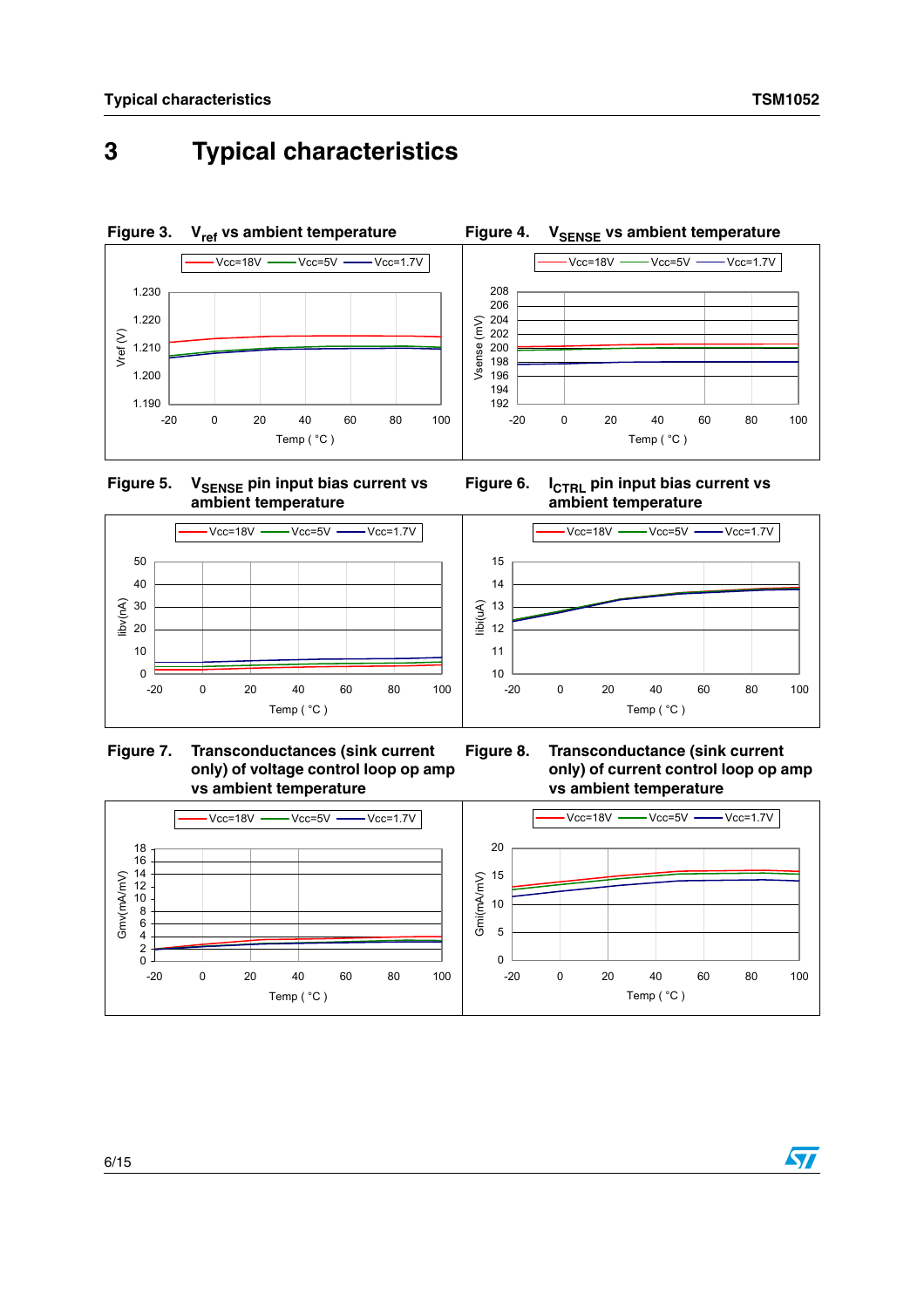### **loop op amp vs ambient temperature (2 mA sink current)**



 $Vcc=18V$   $\longrightarrow$   $Vcc=5V$   $\longrightarrow$   $Vcc=1.7V$ 



#### **Figure 11. Output short circuit current of voltage control loop op amp vs ambient temperature**



**Figure 13. Supply current vs ambient temperature**



-20 0 20 40 60 80 100 Temp ( °C )

Volc(mV)



**Figure 14. Low output level vs sink current**

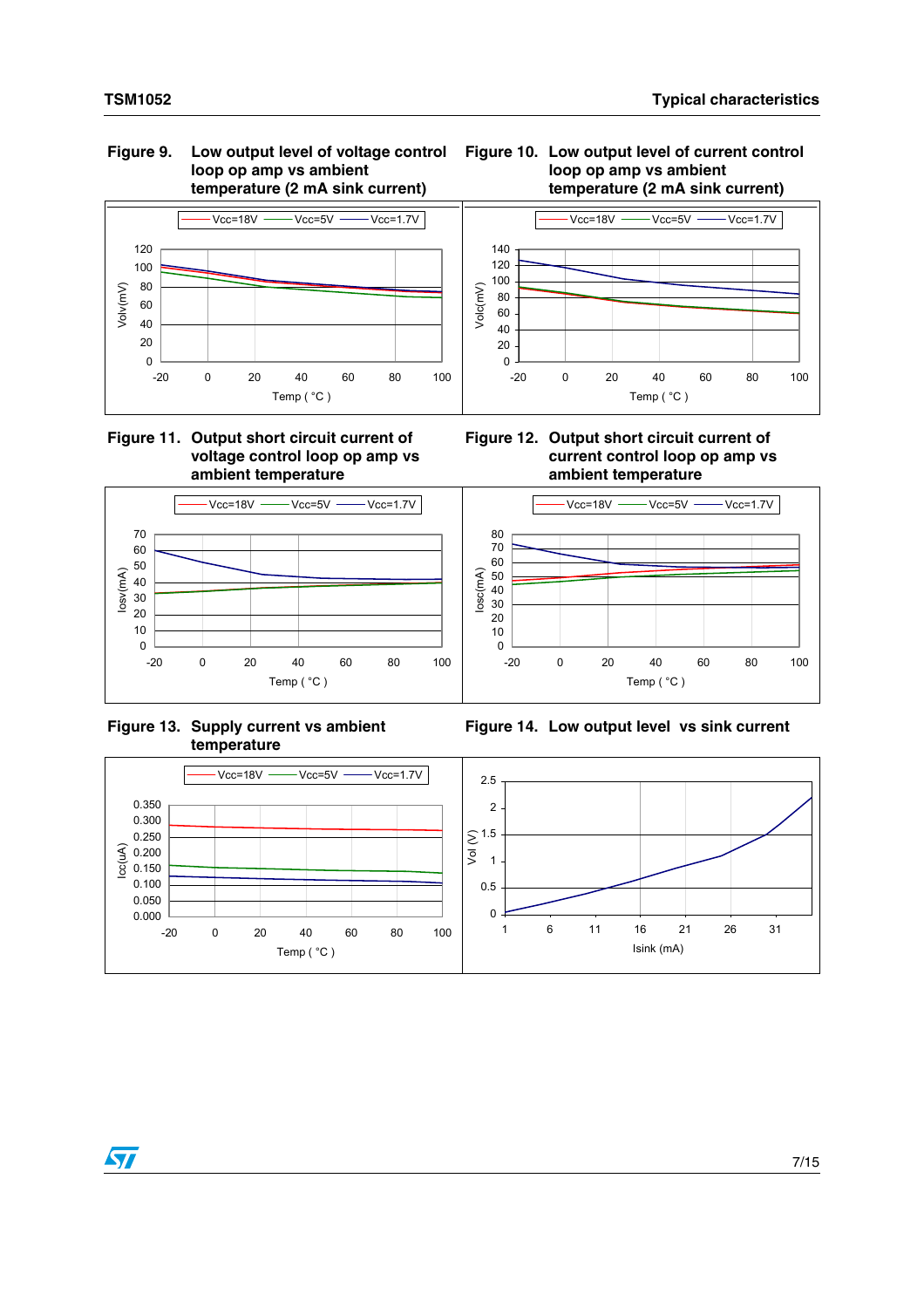## <span id="page-7-0"></span>**4 Application information**

### <span id="page-7-1"></span>**4.1 Typical application schematic**



<span id="page-7-4"></span>**Figure 15. Typical adapter or battery charger application using the device**

### <span id="page-7-2"></span>**4.2 Voltage and current control**

#### <span id="page-7-3"></span>**4.2.1 Voltage control**

The voltage loop is controlled via a first transconductance operational amplifier, the voltage divider  $R_1$ ,  $R_2$ , and the optocoupler which is directly connected to the output. Its possible to choose the values of R1 and R2 resistors using Equation 1:

#### **Equation 1**

a) 
$$
V_{out} = V_{ref} \cdot \frac{(R_1 + R_2)}{R_2}
$$
  
b) 
$$
R_1 = R_2 \cdot \frac{(V_{out} - V_{ref})}{V_{ref}}
$$

where Vout is the desired output voltage.

As an example, with R1 = 100 kΩ and R2 = 27 kΩ,  $V_{OUT}$  = 5.7 V



In the above application schematic, the device is used on the secondary side of a flyback adapter (or battery charger) to provide an accurate control of voltage and current. The above feedback loop is made with an optocoupler.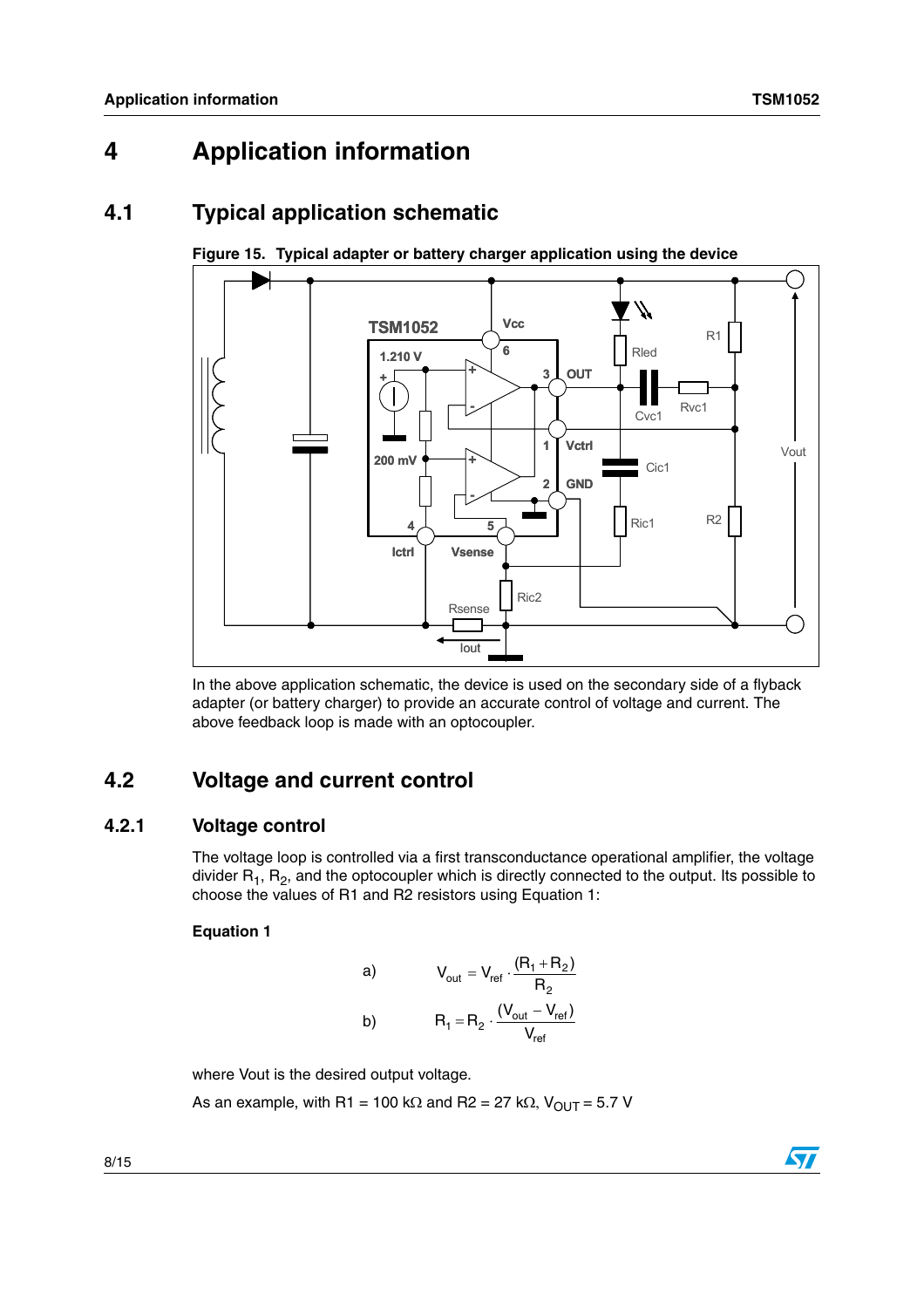#### <span id="page-8-0"></span>**4.2.2 Current control**

The current loop is controlled via the second trans-conductance operational amplifier, the sense resistor Rsense, and the optocoupler. The control equation verifies:

#### **Equation 2**

a) 
$$
R_{\text{sense}} \cdot I_{\text{lim}} = V_{\text{sense}}
$$
  
b) 
$$
R_{\text{sense}} = \frac{V_{\text{sense}}}{I_{\text{lim}}}
$$

where  $I_{\text{lim}}$  is the desired limited current, and  $V_{\text{SENSE}}$  is the threshold voltage for the current control loop.

As an example, with  $I_{\text{lim}} = 1$  A,  $V_{\text{SENSE}} = 200$  mV, then  $R_{\text{SENSE}} = 200$  m $\Omega$ .

*Note: The Rsense resistor should be chosen taking into account the maximum dissipation (Plim) through it during full load operation.* 

#### **Equation 3**

$$
\textbf{P}_{\text{lim}} = \textbf{V}_{\text{sense}} \cdot \textbf{I}_{\text{lim}}
$$

As an example, with  $I_{\text{lim}} = 1$  A, and  $V_{\text{sense}} = 200$  mV,  $P_{\text{lim}} = 200$  mW.

Therefore, for most adapter and battery charger applications, a quarter-watt, or half-watt resistor is sufficient.  $V_{\text{SENSF}}$  threshold is made internally by a voltage divider tied to the  $V_{\text{ref}}$ voltage reference. Its middle point is tied to the positive input of the current control operational amplifier, and its foot is to be connected to lower potential point of the sense resistor as shown in *[Figure 15 on page 8](#page-7-4).* The resistors of this voltage divider are matched to provide the best possible accuracy. The current sinking outputs of the two transconductance operational amplifiers are common (to the output of the IC). This makes an ORing function which ensures either the voltage control or the current control, driving the optocoupler's photodiode to transmit the feedback to the primary side.

The relation between the controlled current and the controlled output voltage can be described with a square characteristic as shown in the following V/I output-power diagram. (with the power supply of the device indipendent of the output voltage)

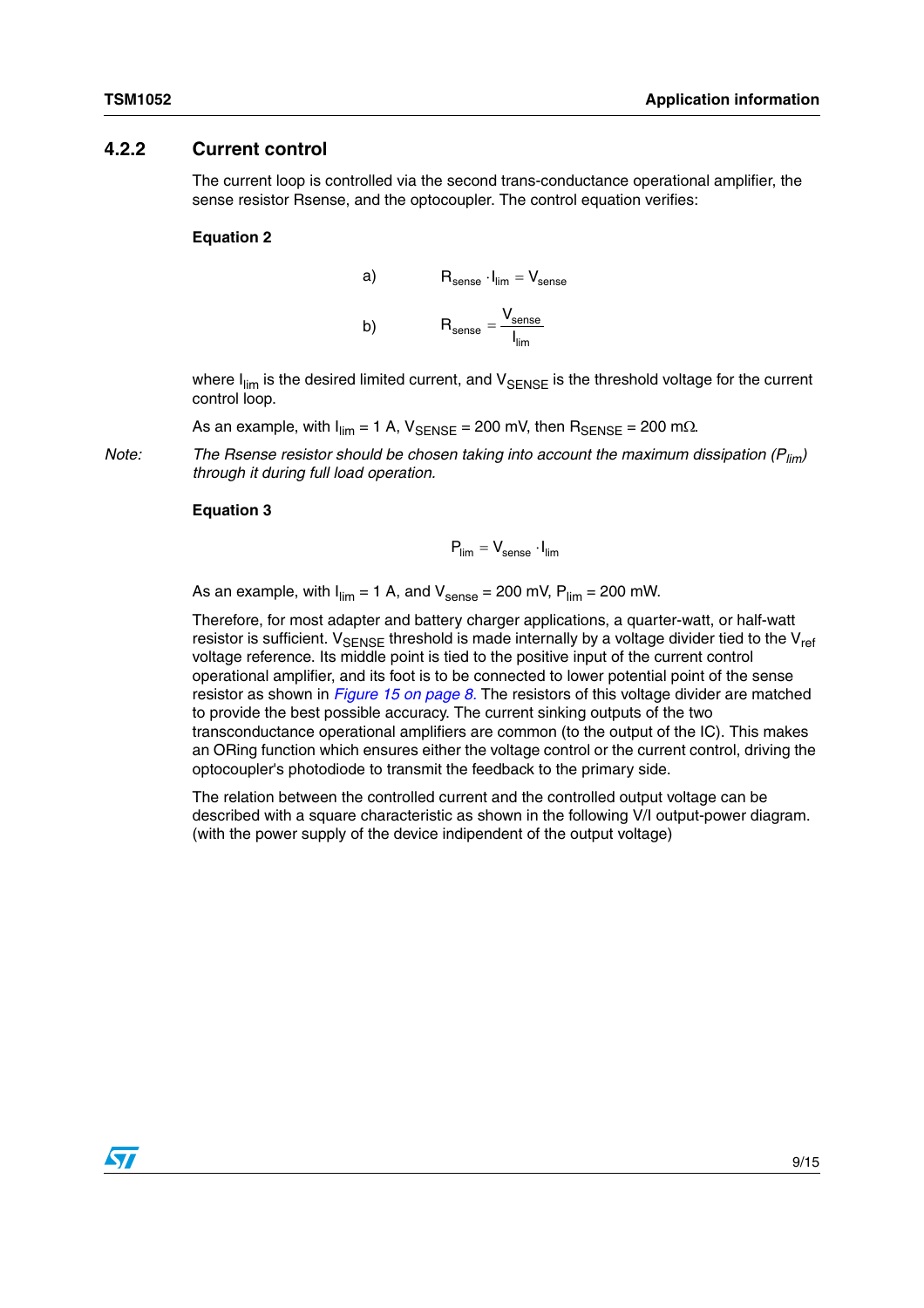

**Figure 16. Output voltage versus output current**

### <span id="page-9-0"></span>**4.3 Compensation**

The voltage control transconductance operational amplifier can be fully compensated. Both of its output and negative input are directly accessible for external compensation components.

An example of a suitable compensation network is shown in *[Figure 15.](#page-7-4)* It consists of a capacitor C<sub>VC1</sub> = 2.2 nF and a resistor R<sub>CV1</sub> = 470 kΩ in series.

The current-control transconductance operational amplifier can be fully compensated. Both its output and negative input are directly accessible for external compensation components. An example of a suitable compensation network is shown in *[Figure 15.](#page-7-4)* It consists of a capacitor C<sub>IC1</sub> = 2.2 nF and a resistor R<sub>IC1</sub> = 22 kΩ in series. In order to increase the stability of the application it is suggested to add a resistor in series with the optocoupler. An example of a suitable R<sub>LED</sub> value could be 330  $\Omega$  in series with the optocoupler.

### <span id="page-9-1"></span>**4.4 Start up and short circuit conditions**

Under start-up or short-circuit conditions if the device is supplied from SMPS output and the output voltage is lower than Vcc minimum the current regulation is not guaranteed.

Therefore, the current limitation can only be ensured by the primary PWM module, which should be chosen accordingly.

If the primary current limitation is considered not to be precise enough for the application, then a sufficient supply for the device has to be ensured under any condition. It would then be necessary to add some circuitry to supply the chip with a separate power line. This can be achieved in numerous ways, including an additional winding on the transformer.

The following schematic shows how to realize a low-cost power supply for the device (with no additional windings).

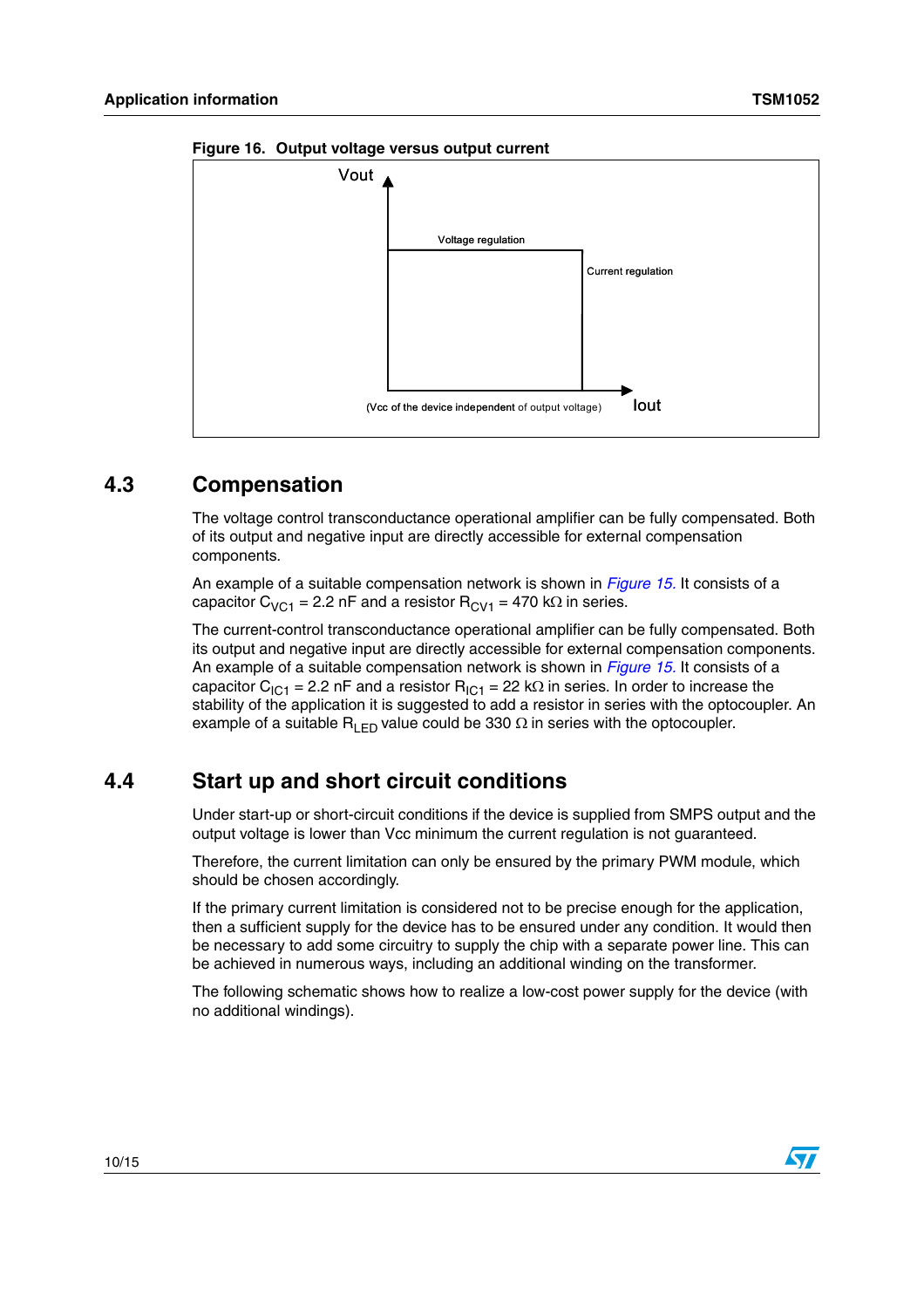

**Figure 17.** Application circuit able to supply the device even with  $V_{OUT} = 0$ 

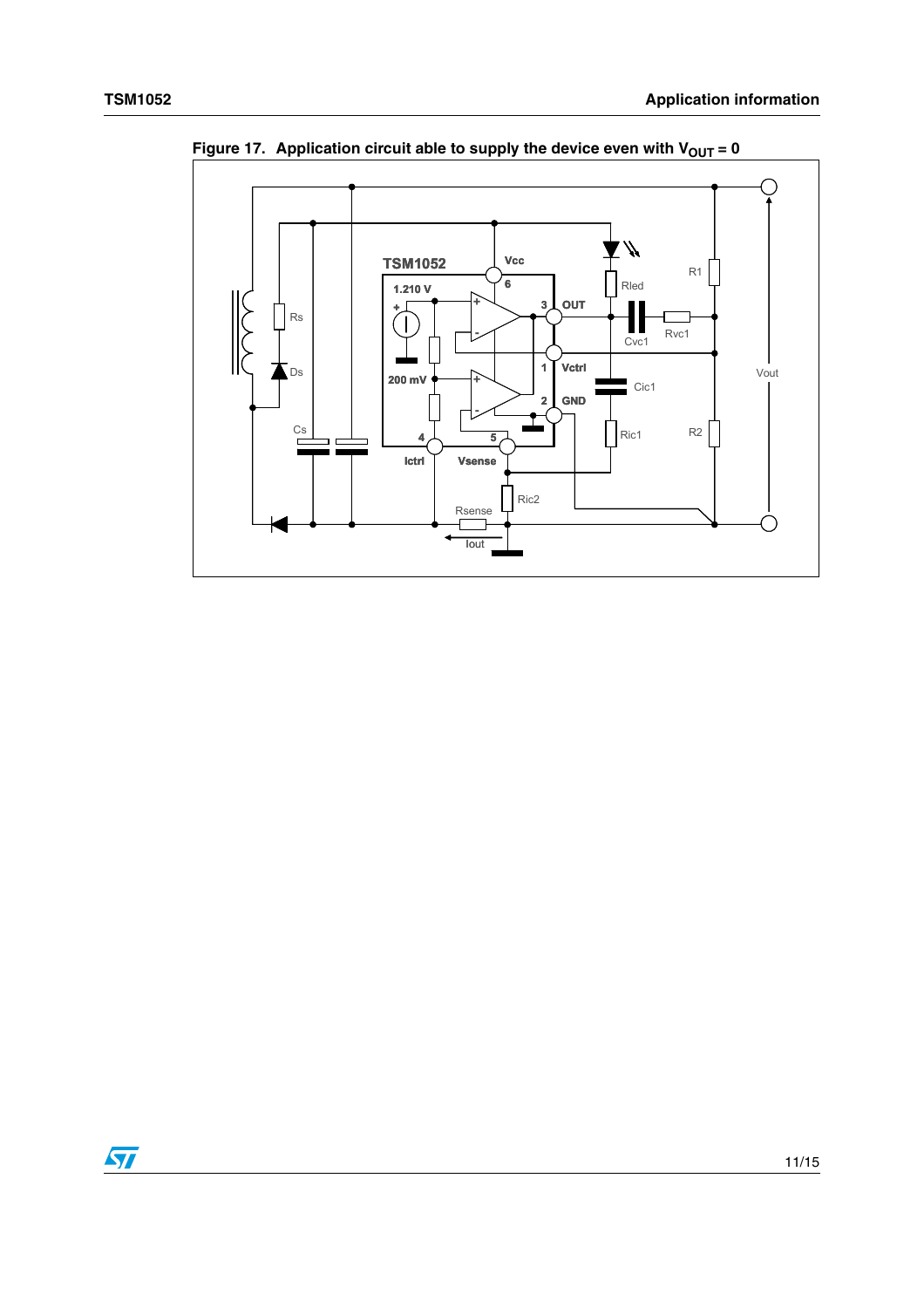## <span id="page-11-0"></span>**5 Package mechanical data**

In order to meet environmental requirements, ST offers these devices in  $ECOPACK^{\circledast}$ packages. These packages have a Lead-free second level interconnect. The category of second Level Interconnect is marked on the package and on the inner box label, in compliance with JEDEC Standard JESD97. The maximum ratings related to soldering conditions are also marked on the inner box label. ECOPACK is an ST trademark. ECOPACK specifications are available at: www.st.com.

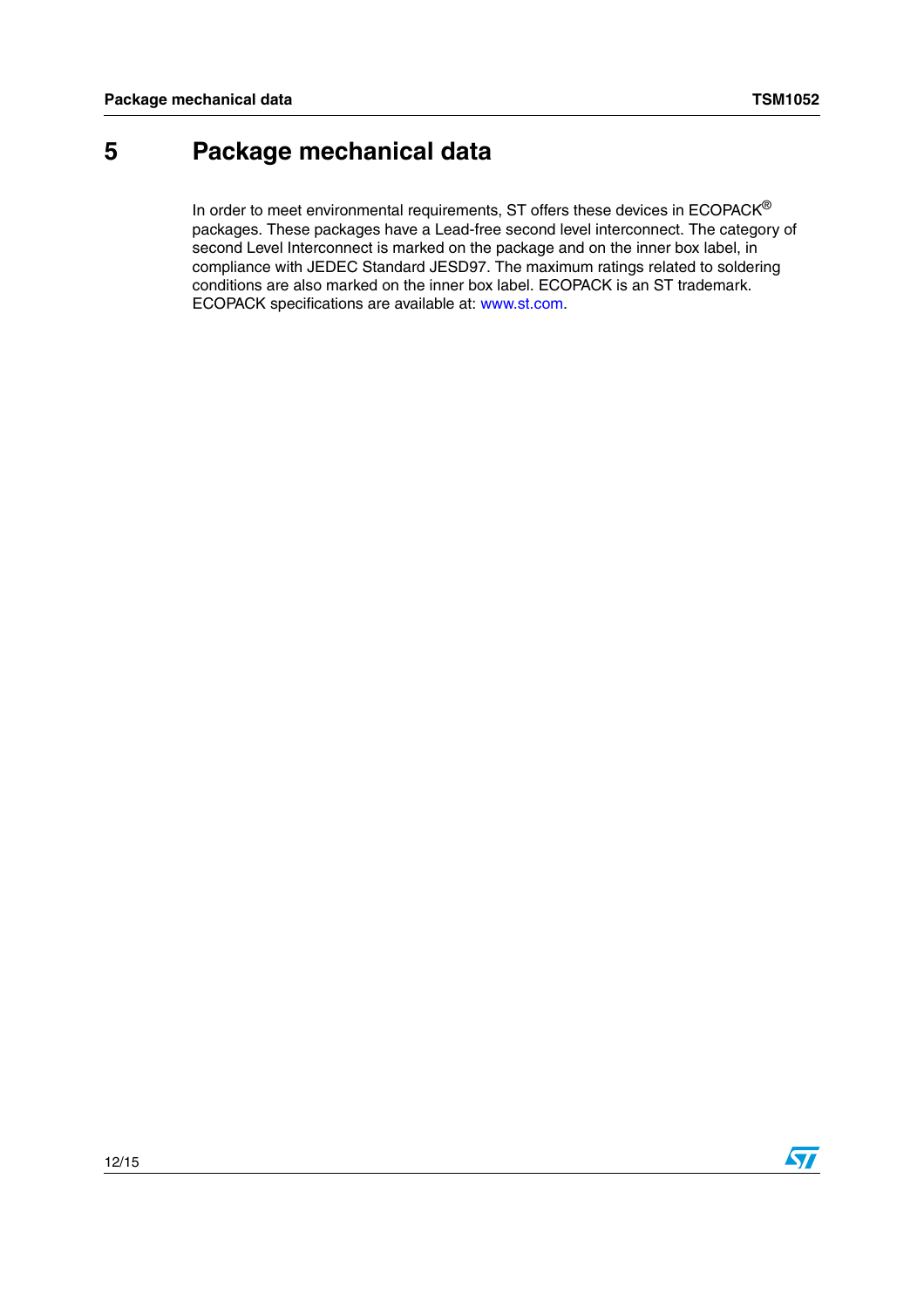| Dim.                  | mm.  |             |              | inch  |            |              |
|-----------------------|------|-------------|--------------|-------|------------|--------------|
|                       | Min  | <b>Typ</b>  | Max          | Min   | <b>Typ</b> | Max          |
| A                     |      | 0.9         | 1.45         |       | 0.035      | 0.057        |
| A1                    |      | 0           | 0.1          |       | 0          | 0.0039       |
| A2                    |      | 0.9         | 1.3          |       | 0.035      | 0.0512       |
| b                     |      | 0.35        | 0.5          |       | 0.014      | 0.02         |
| c                     |      | 0.09        | 0.2          |       | 0.004      | 0.008        |
| D                     |      | 2.8         | 3.05         |       | 0.11       | 0.120        |
| E                     |      | 1.5         | 1.75         |       | 0.059      | 0.0689       |
| e                     | 0.95 |             |              | 0.037 |            |              |
| H                     |      | 2.6         | 3            |       | 0.102      | 0.118        |
| L                     |      | 0.1         | 0.6          |       | 0.004      | 0.024        |
| $\boldsymbol{\theta}$ |      | $\mathbf 0$ | $10^{\circ}$ |       | 0          | $10^{\circ}$ |

**Table 6. SOT23-6 mechanical data**

*Note: Dimensions per JEDEC MO178AB*

#### **Figure 18. Package dimensions**

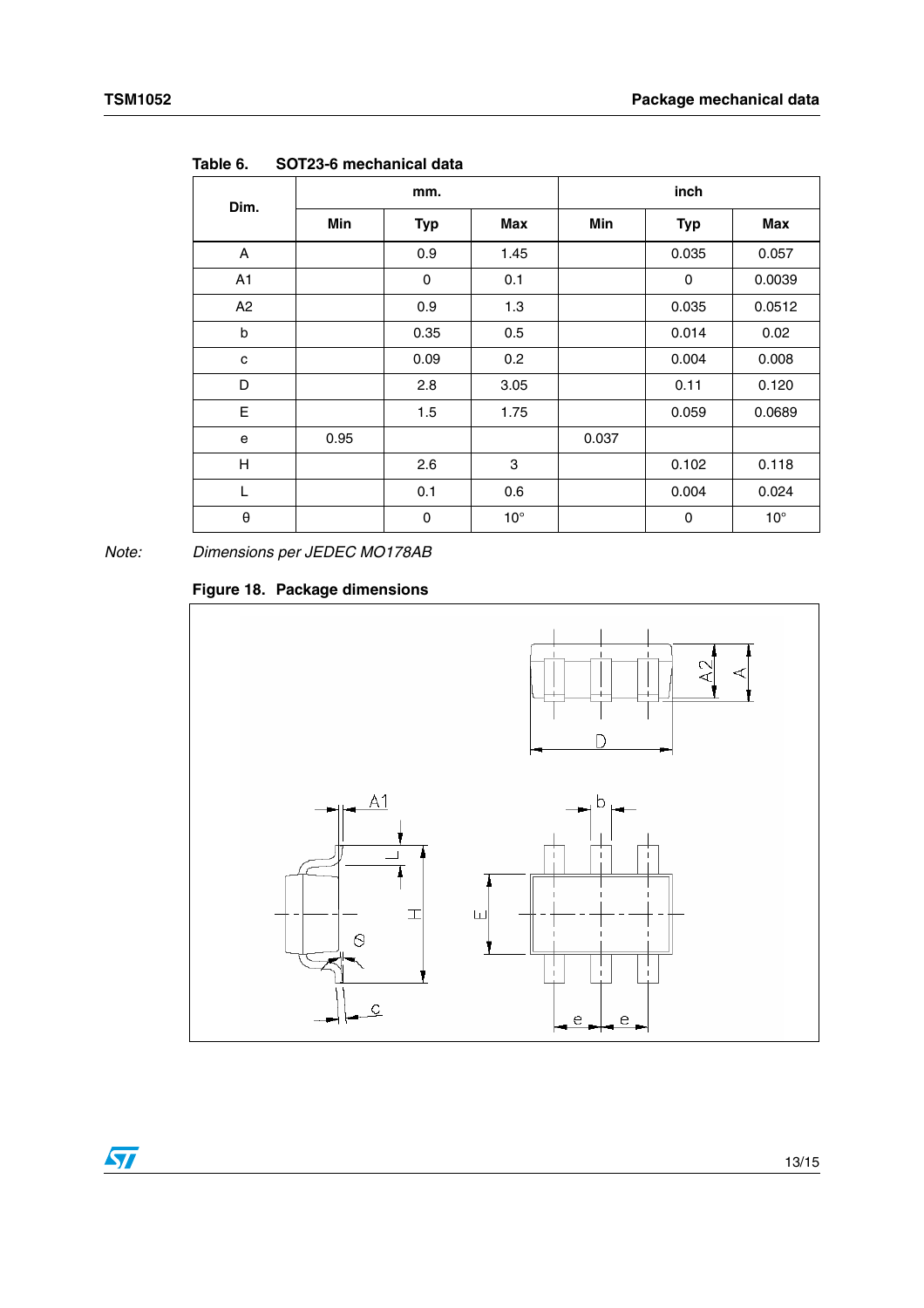# <span id="page-13-0"></span>**6 Revision history**

#### Table 7. **Document revision history**

| <b>Date</b> | <b>Revision</b> | <b>Changes</b>                |
|-------------|-----------------|-------------------------------|
| 20-Feb-2007 |                 | Initial release.              |
| 07-Feb-2008 |                 | Updated: Section 5 on page 12 |